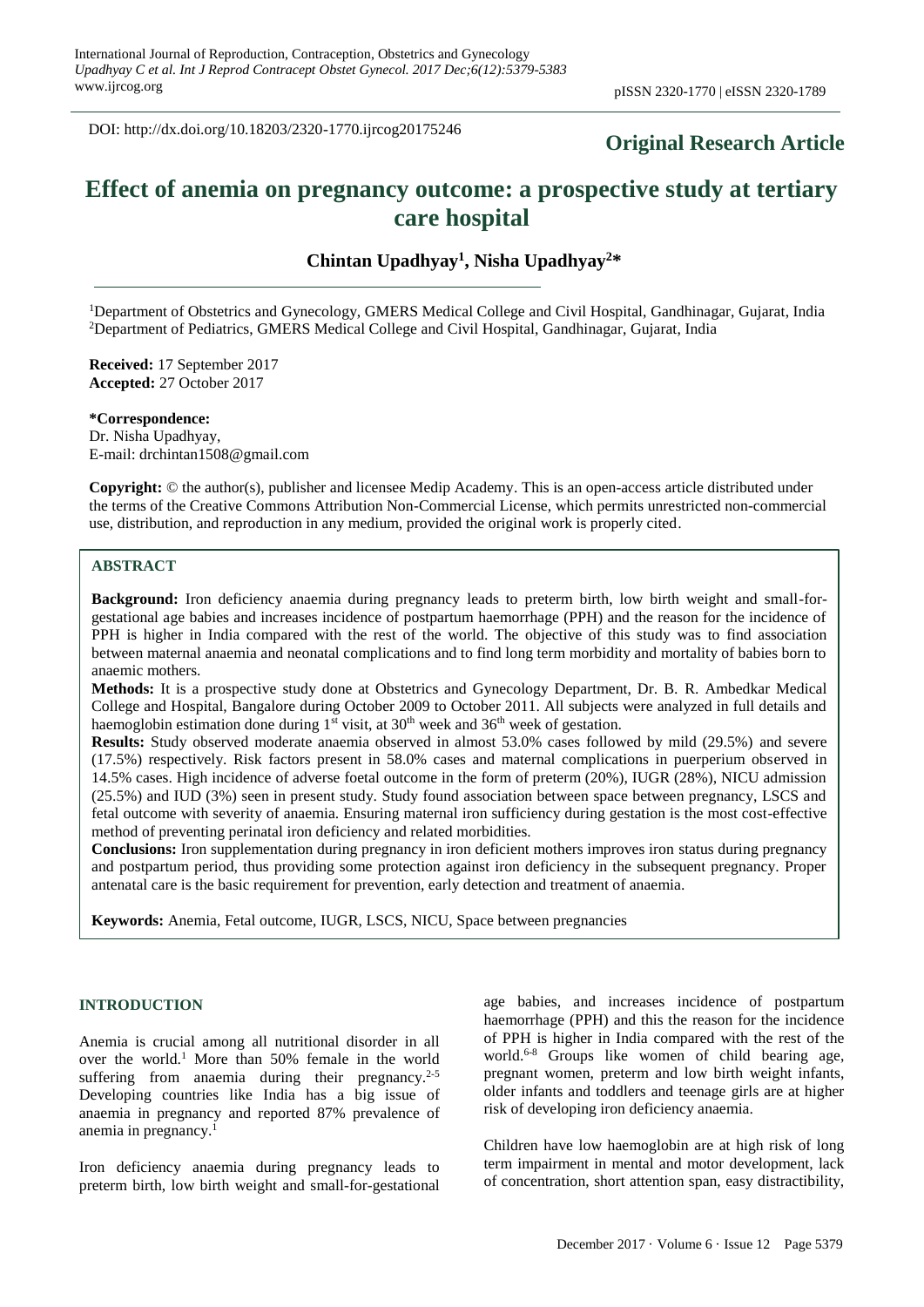increased susceptibility to infection and abnormal appetite (pica).<sup>9</sup> WHO categories Hb less than 110 g/L as anemia in pregnancy. <sup>10</sup> Many countries have made programmes of supplementing pregnant women with iron and folic acid with an aim that increasing the Hb levels has some beneficial effect.<sup>10</sup> Several randomized control trials (RCTs) and meta-analyses have observed that routine iron supplementation is not of much use.<sup>11</sup> Few of the studies have also shown that increase in the Hb beyond a certain level could in fact have a negative outcome.<sup>12</sup> Objective of present study was to find association between maternal anaemia and neonatal complications and to find long term morbidity and mortality of babies born to anaemic mothers.

#### **METHODS**

This prospective study was done among 200 pregnant women who were found to be anemic visited at Department of Obstetrics and Gynecology in Dr. B.R. Ambedkar Medical College and Hospital, Bangalore during October 2009 to October 2011. Data collection was done after ethical permission from institutional ethical committee and informed consent of clients.

All subjects were analyzed in full details and hemoglobin estimation done during  $1<sup>st</sup>$  visit, at  $30<sup>th</sup>$  week and  $36<sup>th</sup>$ week of gestation. Blood cultures were done in all the babies admitted to NICU for various reasons. Pre-tested questionnaire was administered and details like sociodemographic information, past history of medical illness, menstrual history was collected.

#### *Sample size and sampling*

A sample size of 200 was obtained using the hypothesis testing method and based on following assumptions: 95% confidence intervals, prevalence of anemia in pregnancy in India was 51.0% from the previous study and 7.5% allowable error.<sup>13</sup> The calculated minimum sample has been inflated by 10% to account for anticipated subject non-response.

The investigations that done on these subjects were:

- Hemoglobin percentage: Quantitative estimation of hemoglobin was done by Sahli's method
- Peripheral smear: The type of anemia was studied by peripheral smear examination.

All the subjects were classified according to WHO criteria and according to degree of anemia all the subjects were treated with either oral iron or intravenous iron or blood transfusion and carefully followed in the antepartum, intrapartum and postpartum periods.

Finally, the modes of delivery, maternal and perinatal outcome were studied in all the study subjects. The data were recorded in an Excel sheet and descriptive analysis was performed, of which data are presented in the tables.

### **RESULTS**

Table 1 shows that mean age of study participants was 25.4 years with 3.5 SD. Most numbers of participants (46.5%) were belonged to 20 to 24 years age group followed by 34.0% in 25 to 29 years and 11.0% in less than 19 years respectively.

#### **Table 1: Clinico-social information of study participants (N=200).**

| <b>Variable</b><br>Number $(\% )$<br>Age (in year) |  |  |  |  |  |
|----------------------------------------------------|--|--|--|--|--|
|                                                    |  |  |  |  |  |
|                                                    |  |  |  |  |  |
| $\leq$ 19<br>22(11.0)                              |  |  |  |  |  |
| $20 - 24$<br>93 (46.5)                             |  |  |  |  |  |
| 25-29<br>68 (34.0)                                 |  |  |  |  |  |
| $\geq 30$<br>17(8.5)                               |  |  |  |  |  |
| Mean age (mean $\pm$ SD)<br>$25.4 \pm 3.5$         |  |  |  |  |  |
| Socio-economic status                              |  |  |  |  |  |
| Lower<br>165(82.5)                                 |  |  |  |  |  |
| Middle<br>35(17.5)                                 |  |  |  |  |  |
| <b>Literacy status</b>                             |  |  |  |  |  |
| Illiterate<br>61(30.5)                             |  |  |  |  |  |
| Primary<br>85 (42.5)                               |  |  |  |  |  |
| Secondary<br>44 (22.0)                             |  |  |  |  |  |
| Graduate and above<br>10(5.0)                      |  |  |  |  |  |
| <b>Registration status pregnancy</b>               |  |  |  |  |  |
| <b>Booked</b><br>106(53.0)                         |  |  |  |  |  |
| Un-booked<br>59 (29.5)                             |  |  |  |  |  |
| Referred<br>35(17.5)                               |  |  |  |  |  |
| <b>Parity</b>                                      |  |  |  |  |  |
| Primigravida<br>66 (33.0)                          |  |  |  |  |  |
| Multi-gravida<br>134(67.0)                         |  |  |  |  |  |
| Spacing between pregnancy (in year) (n=134)        |  |  |  |  |  |
| $\lt 2$<br>79 (59.0)                               |  |  |  |  |  |
| 55 (41.0)<br>>2                                    |  |  |  |  |  |
| <b>Risk factor</b>                                 |  |  |  |  |  |
| Present<br>116 (58.0)                              |  |  |  |  |  |
| 84 (42.0)<br>Absent                                |  |  |  |  |  |
| Degree of anaemia                                  |  |  |  |  |  |
| Mild<br>59 (29.5)                                  |  |  |  |  |  |
| Moderate<br>106(53.0)                              |  |  |  |  |  |
| 35(17.5)<br>Severe                                 |  |  |  |  |  |
| <b>Mode of delivery</b>                            |  |  |  |  |  |
| Vaginal<br>131 (65.5)                              |  |  |  |  |  |
| <b>LSCS</b><br>69 (34.5)                           |  |  |  |  |  |
| <b>Maternal complication in puerperium</b>         |  |  |  |  |  |
| Present<br>29 (14.5)                               |  |  |  |  |  |
| 171 (85.5)<br>Absent                               |  |  |  |  |  |

Socio-economic status was measured by Kuppuswami classification and divided in two categories. Almost 82.5% participants were in lower class. Around 42.5% participants were studied up to primary level followed by illiterate (30.5%), secondary level (22.0%) and graduation and above (5.0%) respectively. only 53.0% cases were enrolled as registered cases and 17.5% were referred cases.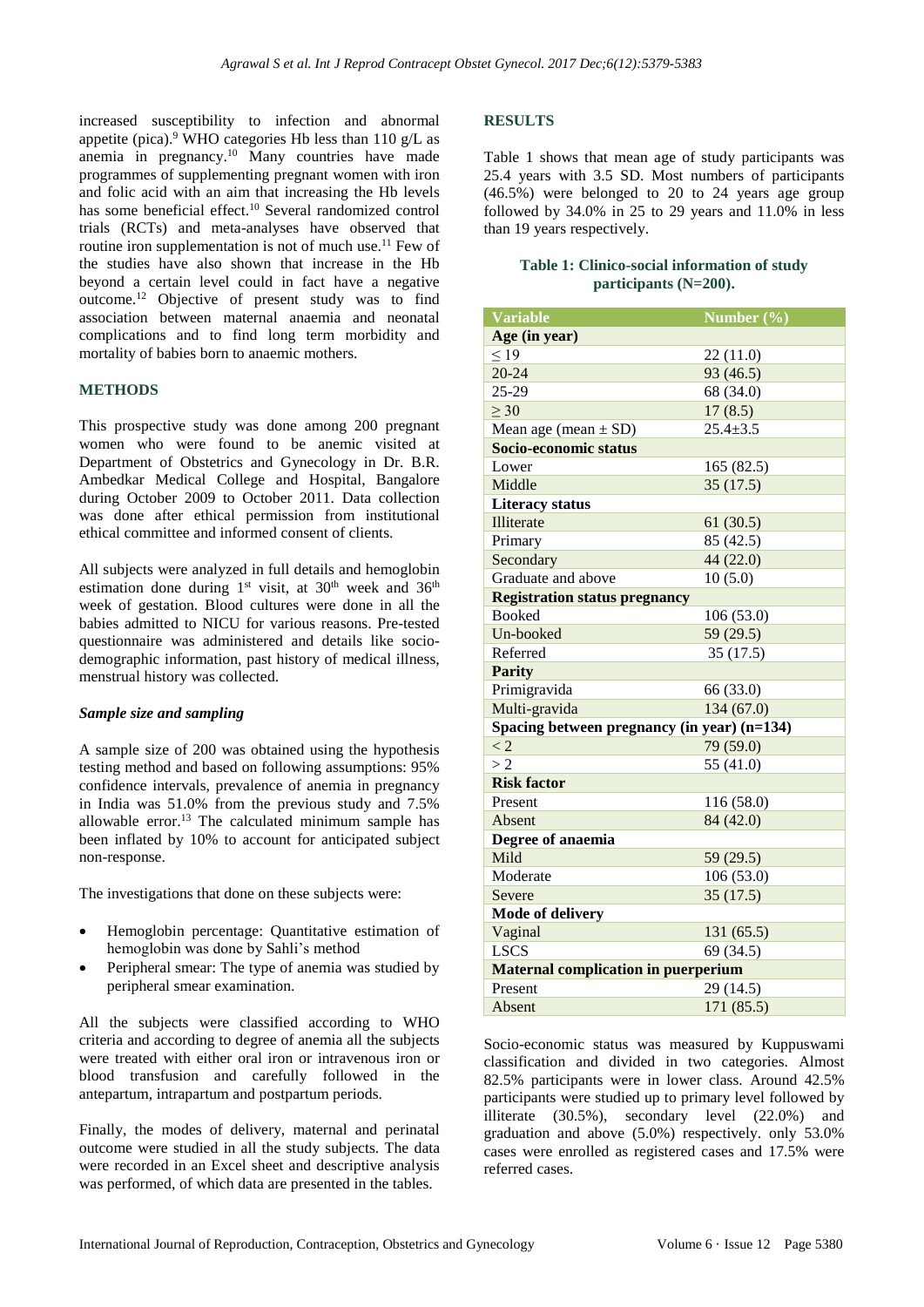Almost 67.0% cases were multi-gravida and 59.0% cases pregnant within less than 2 years of previous pregnancy. Present study observed pregnancy related risk factor like PE, PROM, oligohydramnios, hypothyroidism, Rh –ve, placenta previa, GDM, GHTN, abruptio placenta etc. Risk factor present in 58.0% cases and maternal complications in puerperium observed in 14.5% cases.

Table 1 shows that moderate anemia observed in almost 53.0% cases followed by mild (29.5%) and severe (17.5%) respectively.



**Figure 1: Feat outcome.**

Figure 1 shows that high incidence of adverse fetal outcome in the form of preterm (20%), IUGR (28%), NICU admission (25.5%) and IUD (3%) seen in present study.

Table 2 shows that severe and moderate anaemia seen more among age group of 20-24 and 25-29 years respectively. This association was statistically significant  $(p<0.05)$ .

Severe and moderate anaemia seen more among illiterate participants and less among literate participants and this association was statistically significant  $(p<0.05)$ . Anaemia more seen among lower socio-economic class but and this association was not statistically significant  $(p>0.05)$ .

Severity of anaemia seen more among un-registered pregnant participants and multigravida participants and this association was statistically significant  $(p<0.05)$ . Present study observed statistically non-significant association between risk factor, space between pregnancy with severity of anaemia  $(p>0.05)$ .

LSCS observed more among participants with severe anaemia and this association was statistically significant  $(p<0.05)$ . Present study observed statistically significant association between foetal outcome with severity of anaemia  $(p<0.05)$  but not between birth weight and severity of anaemia (p>0.05).

#### **Table 2: Association between socio-clinical characteristics with severity of anaemia (N=200).**

| <b>Variable</b>                | <b>Severity of anaemia</b> |                 |                | $\overline{\mathbf{P}}$ |  |
|--------------------------------|----------------------------|-----------------|----------------|-------------------------|--|
|                                | <b>Mild</b>                | <b>Moderate</b> | <b>Severe</b>  | value                   |  |
| Age                            |                            |                 |                |                         |  |
| $\leq$ 19                      | 11                         | $\,8\,$         | 3              | 0.006                   |  |
| $20 - 24$                      | 35                         | 45              | 13             |                         |  |
| $25-29$                        | 11                         | 40              | 17             |                         |  |
| $\geq 30$                      | 2                          | 13              | 2              |                         |  |
| <b>Literacy</b>                |                            |                 |                |                         |  |
| Illiterate                     | 8                          | 31              | 22             | 0.0001                  |  |
| Primary                        | 31                         | 48              | 6              |                         |  |
| Secondary                      | 18                         | 21              | 5              |                         |  |
| Graduate and                   |                            |                 |                |                         |  |
| above                          | $\overline{2}$             | 6               | $\overline{2}$ |                         |  |
| Socio-economic status          |                            |                 |                |                         |  |
| Lower                          | 47                         | 87              | 31             |                         |  |
| Middle                         | 12                         | 19              | 4              | 0.539                   |  |
| <b>Registration status</b>     |                            |                 |                |                         |  |
| <b>Booked</b>                  | 37                         | 60              | 9              | 0.009                   |  |
| Un-booked                      | 15                         | 28              | 16             |                         |  |
| Referred                       | 7                          | 18              | 10             |                         |  |
| Gravida                        |                            |                 |                |                         |  |
| Primigravida                   | 28                         | 31              | 7              |                         |  |
| Multigravida                   | 31                         | 75              | 28             | 0.012                   |  |
| <b>Mode of delivery</b>        |                            |                 |                |                         |  |
| Vaginal                        | 42                         | 83              | 6              | 0.0001                  |  |
| <b>LSCS</b>                    | 17                         | 23              | 29             |                         |  |
| <b>Risk factor</b>             |                            |                 |                |                         |  |
| PE                             | 8                          | 14              | 17             | 0.09                    |  |
| <b>PROM</b>                    | 8                          | 17              | 10             |                         |  |
| Oligohydramnios                | 1                          | 9               | 3              |                         |  |
| Hypothyroidism                 | 3                          | 1               | 1              |                         |  |
| Rh-ve                          | 1                          | 7               | $\overline{c}$ |                         |  |
| Placenta PRV                   | $\overline{0}$             | $\mathbf{1}$    | $\mathbf{1}$   |                         |  |
| <b>GDM</b>                     | 4                          | 2               | 0              |                         |  |
| <b>GHTN</b>                    | $\overline{0}$             | $\overline{4}$  | $\overline{c}$ |                         |  |
| Abruptio placenta              | $\mathbf{1}$               | 1               | $\theta$       |                         |  |
| <b>Space between pregnancy</b> |                            |                 |                |                         |  |
| $\leq$ 2                       | 14                         | 47              | 18             | 0.37                    |  |
| >2                             | 14                         | 27              | 9              |                         |  |
| <b>Fetal outcome</b>           |                            |                 |                |                         |  |
| <b>FTD</b>                     | 82                         | 70              | 8              |                         |  |
| <b>PTD</b>                     | 6                          | 24              | 9              | 0.001                   |  |
| <b>IUGR</b>                    | $\overline{4}$             | 17              | $\mathbf{1}$   |                         |  |
| <b>IUD</b>                     | $\boldsymbol{0}$           | 3               | $\overline{c}$ |                         |  |
| <b>NICU</b>                    | 12                         | 29              | 10             |                         |  |
| <b>Birth weight</b>            |                            |                 |                |                         |  |
| <2.5                           | 48                         | 84              | 26             |                         |  |
| >2.5                           | 11                         | 22              | 9              | 0.71                    |  |

#### **DISCUSSION**

Anaemia is a most prevalent issue in pregnant women in developing countries like India. Many similar studies observe variation in pregnancy outcome in anemic patients. <sup>13</sup> In the present study 200 women were studied. The present study aimed at prevalence and management of anemia in pregnancy with maternal and fetal outcome.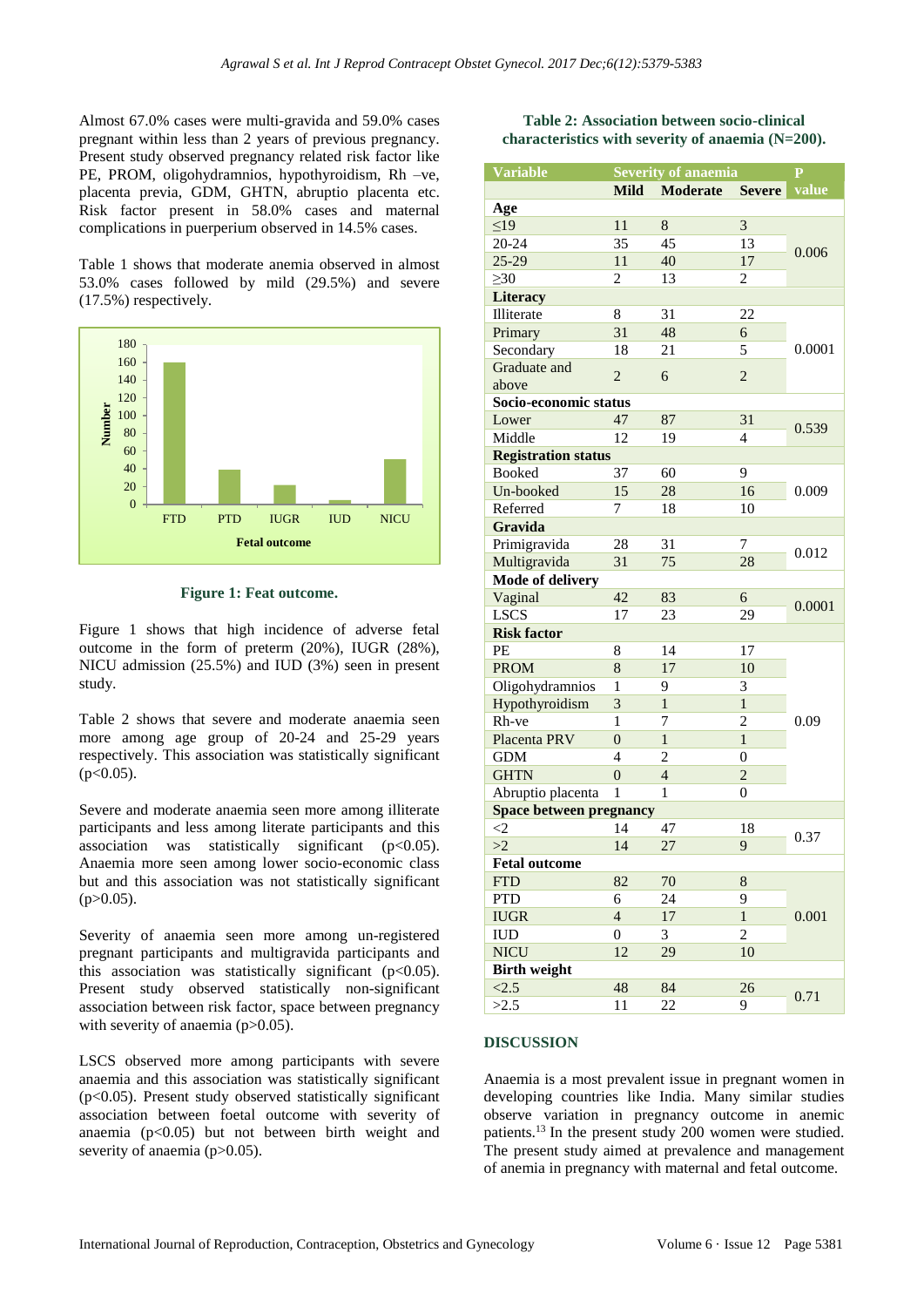The various parameters of the subjects were studied, analyzed and evaluated with the standard literature reading available. In present study, 29.5% mild, 53% moderate and 17.5% were severely anemic. Majority of the anemic study subjects in the present study belonged to the age group of 20-24 years (46.5%). This was comparable with the results of Alli R et al.<sup>14</sup> The percentage of anemic women in his study was 40% in the same age group. Low socio-economic status is said to predispose to anemia, poor nutrition being the leading cause of anemia. In the present study, 82.5% of the anemic women belonged to the low socioeconomic group while 100% of women of the study of Alli R et al belong to the low socioeconomic group.<sup>15</sup> Findings of the present study were also comparable with Rangnekar et al, in whose study 67% of anemic women belonged to low socio-economic group suggesting a close relationship between low socioeconomic conditions and pregnancy anemia.<sup>16</sup>

Effective and adequate antenatal care is essential for early identification and treatment of anemia. In present study 53% of women were booked cases. 29.5% and 17.5% were unbooked and referred cases respectively. In present study 74.2% had severe anemias in unbooked and referred cases were also comparable with Awasthi A et al (83.5%).<sup>17</sup> Anemia in pregnancy is more common in women of high parity due to frequent pregnancy and inadequate spacing. Mean spacing between births has an impact on the hemoglobin status of women. In present study spacing between pregnancy  $\langle 2 \rangle$  years was 61.2% and >2 years in 38.8%. It was comparable with Khandait DW et al. 55.9% and 44.1% in  $\lt 2$  years and  $\gt 2$  years respectively.<sup>18</sup> Severity of anemia is positively associated with <2 years of spacing between two pregnancies with p=0.370. A definitely association has been suggested between severe anemia and pregnancy induced hypertension. In the present study, 22.5% women had pregnancy induced hypertension. It was comparable with Awasthi A et al  $(24.5\%)$  and Sarin AR et al  $(28.5\%)$ .<sup>17, 19</sup>

The commonest type of anemia in the present study was Microcytic Hypochromic anemia (82.5%) followed by Dimorphic anemia (17.5%). Which was comparable with the study of Awasthi A et al (66.5%), Rangnekar GA et al (65%), Alli R et al  $(68\%)$ .<sup>14,16,17</sup> In the present study, 91.5% of subject received oral iron. 51.5% and 13.5% received parenteral (IV) iron and blood transfusion respectively. The requirement of blood transfusion were more in unbooked (27.1%) and referred (31.4%) cases compared to booked cases, which is statistically significant. Preterm deliveries (20%), IUGR (11.5%) and IUD (3%) were the important maternal outcome in present study, which was comparable with the study of Sarin AR who observed that 31.2% women had preterm deliveries. High incidence of preterm deliveries, IUGR and IUD were seen in spacing between pregnancy <2 years.<sup>19</sup> In present study, 90.6% of women had FT deliveries, high incidence of preterm deliveries 27.1% and 40% in unbooked and referred cases compare to booked, which were statistically significant. IUD was more seen in the referred (11.4%) cases compared to booked cases, postpartum complication were also high in unbooked (25.4%) and referred (20%), which were also statistically significant.

High incidence of adverse fetal outcome in the form of preterm (20%), IUGR (28%), NICU admission (25.5%) and IUD (3%) seen in present study. These were comparable with the observation of Awasthi A et al PT (9.5%), IUGR (37.5%) and IUD (8%) and also comparable with Rangnekar et al PT (73%), IUGR (4%) and IUD  $(16\%)$ , <sup>16,17</sup> In the present study, incidence of preterm deliveries in unbooked cases (27.1%) and referred cases (40%) were high compared with booked cases (9.4%). High incidence of IUGR was seen in unbooked (37.3%) and referred (48.6%) cases compared with booked cases (16%). As anemia predisposes to birth asphyxia due to placental insufficiency, need for NICU admission were more. Among those unbooked (33.9%) and referred (37.1%) required more NICU admission compared to booked (17%) cases due to severe anemia. IUD was seen more in referred (11.4%) cases with severe anemia and associated risk factors were severe preeclampsia, GDM and PROM. These all outcome were statistically significant. Incidence of low birth weight babies in the present study was 46.3% which was comparable with 66% observed by Rangnekar et al and 69.1% by Khalida H et al. $16,20$ 

One of the recent study done in Muscat by Angelitta J and all suggests that maternal age, parity and late prenatal visit were independently associated with maternal anemia, low birth weight and preterm birth. 21

In 2010 one study done in India through a retrospective approach, 4,456 women's hospital record were reviewed and the result shows that 17.9% (798) of them were anemic, out of this 2.15% (96) of them were found to be severely anemic and six out of 96 women died due to severe anemia.<sup>22</sup>

Cochrane review 2009 shows that microcytic hypochromic anemia resulting from iron deficiency is the most frequent form of anemia (76%), followed by folate deficiency (20%) and combined iron and folate deficiency  $(20\%)$ .<sup>11</sup>

## **CONCLUSION**

Anemia is the commonest medical disorder in pregnancy which exist world over and is a very common problem in most of the developing countries. It is not only a medical problem, but is a major public health problem. In country like India, it is frequently severe and contributes significantly to maternal mortality and reproductive health morbidity. 60-80% of pregnant women in developing countries have anaemia and 40% of maternal deaths in the third world are related to anaemia. Among various causes of anaemia, 90% are nutritional in origin.